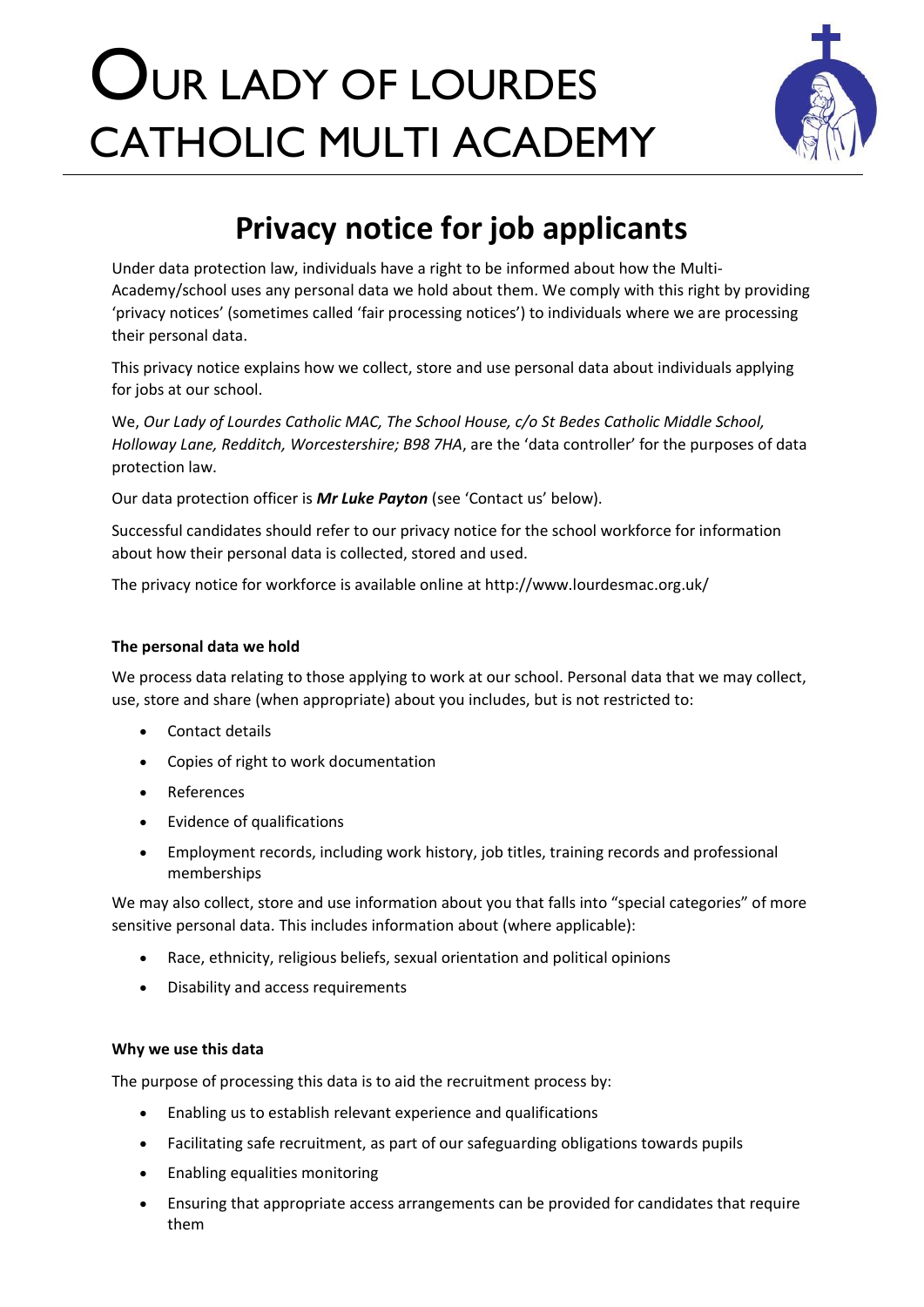#### **Our lawful basis for using this data**

We only collect and use personal information about you when the law allows us to. Most commonly, we use it where we need to:

- Comply with a legal obligation
- Carry out a task in the public interest

Less commonly, we may also use personal information about you where:

- You have given us consent to use it in a certain way
- We need to protect your vital interests (or someone else's interests)

Where you have provided us with consent to use your data, you may withdraw this consent at any time. We will make this clear when requesting your consent, and explain how you go about withdrawing consent if you wish to do so.

Some of the reasons listed above for collecting and using personal information about you overlap, and there may be several grounds which justify the school's use of your data.

#### **Collecting this information**

While the majority of the information we collect from you is mandatory, there is some information that you can choose whether or not to provide to us.

Whenever we seek to collect information from you, we make it clear whether you must provide this information (and if so, what the possible consequences are of not complying), or whether you have a choice.

#### **How we store this data**

Personal data we collect as part of the job application process is stored in line with our data protection policy.

When it is no longer required, we will delete your information in accordance with our record retention schedule.

A copy of the record retention schedule is available at http://www.lourdesmac.org.uk

#### **Data sharing**

We do not share information about you with any third party without your consent unless the law and our policies allow us to do so.

Where it is legally required, or necessary (and it complies with data protection law), we may share personal information about you with:

• Suppliers and service providers – to enable them to provide the service we have contracted them for, such as HR and recruitment support

#### **Transferring data internationally**

Where we transfer personal data to a country or territory outside the European Economic Area, we will do so in accordance with data protection law.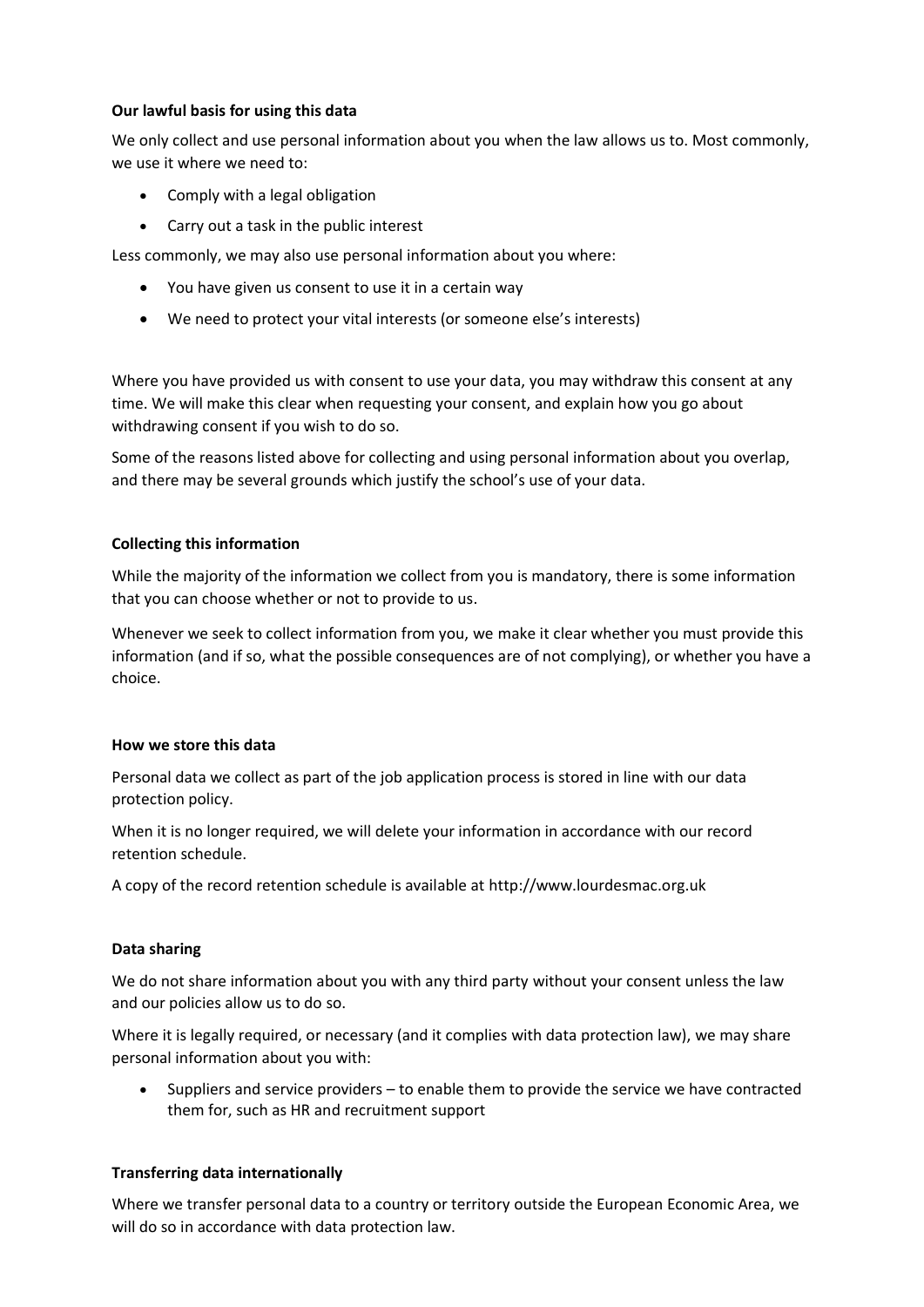#### **Your rights**

#### **How to access the personal information we hold about you**

Individuals have a right to make a 'subject access request' to gain access to personal information that the school holds about them.

If you make a subject access request, and if we do hold information about you, we will:

- Give you a description of it
- Tell you why we are holding and processing it, and how long we will keep it for
- Explain where we got it from, if not from you
- Tell you who it has been, or will be, shared with
- Let you know whether any automated decision-making is being applied to the data, and any consequences of this
- Give you a copy of the information in an intelligible form

You may also have a right for your personal information to be transmitted electronically to another organisation in certain circumstances.

If you would like to make a request, please contact our data protection officer.

#### **Your other rights regarding your data**

Under data protection law, individuals have certain rights regarding how their personal data is used and kept safe. You have the right to:

- Object to the use of your personal data if it would cause, or is causing, damage or distress
- Prevent your data being used to send direct marketing
- Object to the use of your personal data for decisions being taken by automated means (by a computer or machine, rather than a person)
- In certain circumstances, have inaccurate personal data corrected, deleted or destroyed, or restrict processing
- Claim compensation for damages caused by a breach of the data protection regulations

To exercise any of these rights, please contact our data protection officer.

#### **Complaints**

We take any complaints about our collection and use of personal information very seriously.

If you think that our collection or use of personal information is unfair, misleading or inappropriate, or have any other concern about our data processing, please raise this with us in the first instance.

To make a complaint, please contact our data protection officer.

Alternatively, you can make a complaint to the Information Commissioner's Office:

- Report a concern online at<https://ico.org.uk/concerns/>
- Call 0303 123 1113
- Or write to: Information Commissioner's Office, Wycliffe House, Water Lane, Wilmslow, Cheshire, SK9 5AF